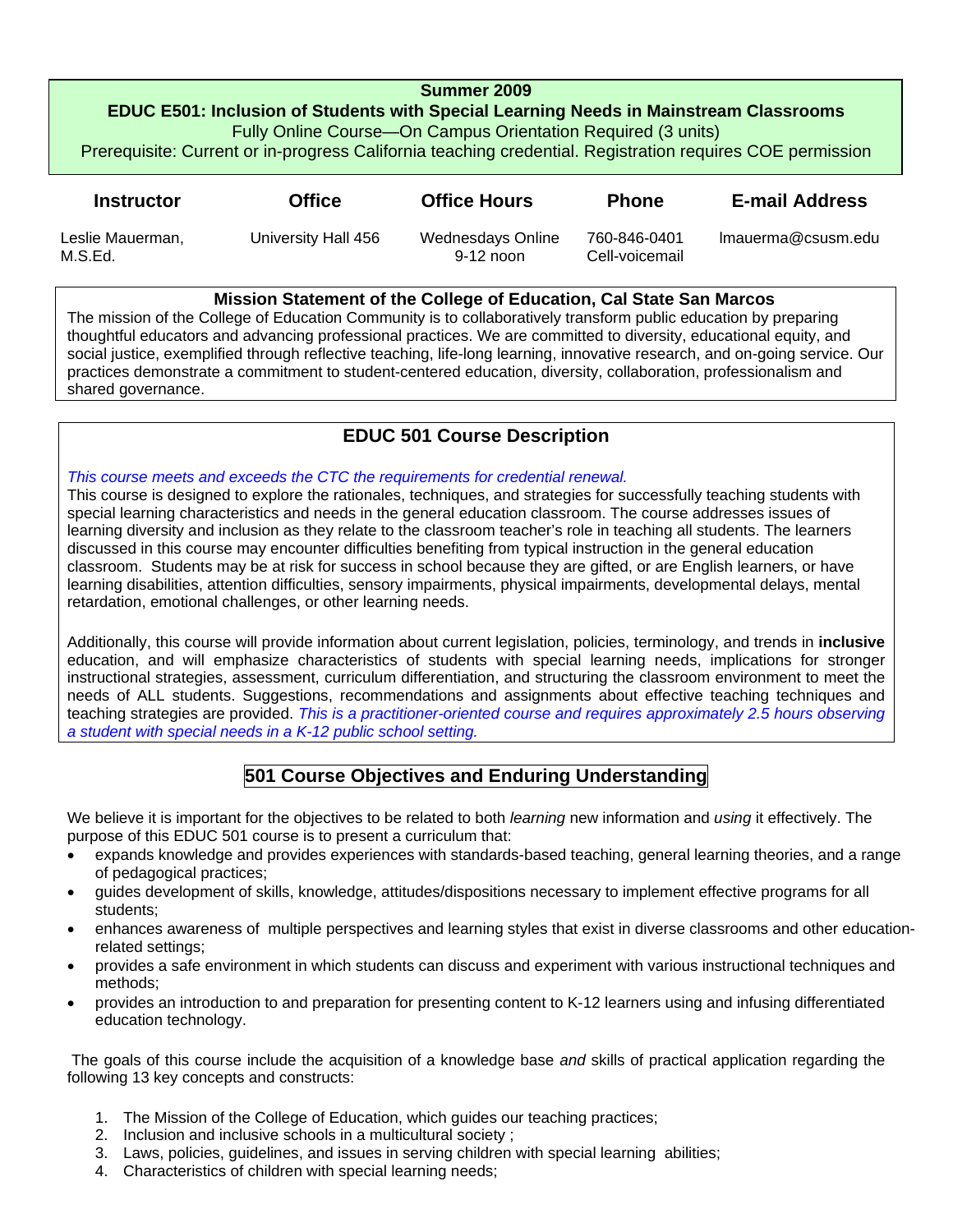- 5. The Student Study Team (SST) process;
- 6. The Circle of Courage as a theoretical framework for educating all children;
- 7. Standards-based education
- 8. Best Practices in curriculum, lesson design, and classroom management;
- 9. Nondiscriminatory assessment and diagnosis of children with special learning abilities;
- 10. Special education referral processes: the IEP team and other support staff;
- 11. Observation of students in inclusive and segregated settings;
- 12. Family-centered perspectives; and
- 13. Developing an action plan based on one's educational philosophy.

#### Activities and Instructional Methods for Realizing Objectives

online lectures Online discussions group work online lectures readings web site access videos online reflections

#### Evaluation of Attainment of These Knowledge Bases and Skills

Consistent online attendance reflections independence, collaboration, creativity active participation in

collaborative activities group presentations disabling characteristics utilization in lesson planning

## **Required Course Textbooks**

- *1.* **Villa, R. A., and Thousand, J. S., Eds. (2005).** *Creating an inclusive schooL* **(2nd ed.). Alexandria, VA: ASCD.**  *In this book, you will learn how students with disabilities, their parents, their teachers, and administrators "walked their talk" about inclusion! Also included are "voices" by parents and practitioners about actual students.*
- **2. Turnbull, R., Turnbull, A.,)** *Exceptional lives: Special education in today's schools* **(6th ed.) Upper Saddle River, NJ: Pearson Merrill Prentice Hall.**

*This is a values-based text that focuses on several inclusive principles. These are clearly articulated throughout this course, and consequently lead to the creation of a community of learners.* 

#### **Other Resources and Websites**

- Bloom's Taxonomy: http://www.officeport.com/edu/bloomq.htm
- California Content Standards: http://www.cde.ca.gov/be/st/ss/
- CAST Universal Design for Learning: Differentiated Instruction (http://www.cast.org/publications/ncac/ncac\_diffinstruc.html)
- **Enhancing Learning with Technology: Differentiating Instruction** (http://members.shaw.ca/priscillatheroux/differentiating.html)
- Technology and Differentiated Instruction Web Resources (http://k12.albemarle.org/Technology/DI/)
- OSBI Toolkit 9 Differentiated Instruction Using the Grow Network (http://sbci.cps.k12.il.us/professional.html)
- Differentiation of Instruction in the Elementary Grades (http://www.ericdigests.org/2001-2/elementary.html)

## **INFUSED COMPETENCIES**

## **Authorization to Teach English Learners Senate Bill (SB) 2042**

This credential program has been specifically designed to prepare teachers for the diversity of languages often encountered in California public school classrooms. The authorization to teach English learners is met through the infusion of content and experiences within the credential program, as well as additional coursework. Students successfully completing this program receive a credential with authorization to teach English learners. See "Authorization to Teach English Learners Competencies." (Approved by CCTC in SB 2042 Program Standards, 8/2002)

### **Special Education**

Consistent with the intent to offer a seamless teaching credential in the College of Education, this course demonstrates the collaborative infusion of special education competencies that reflect inclusive educational practices.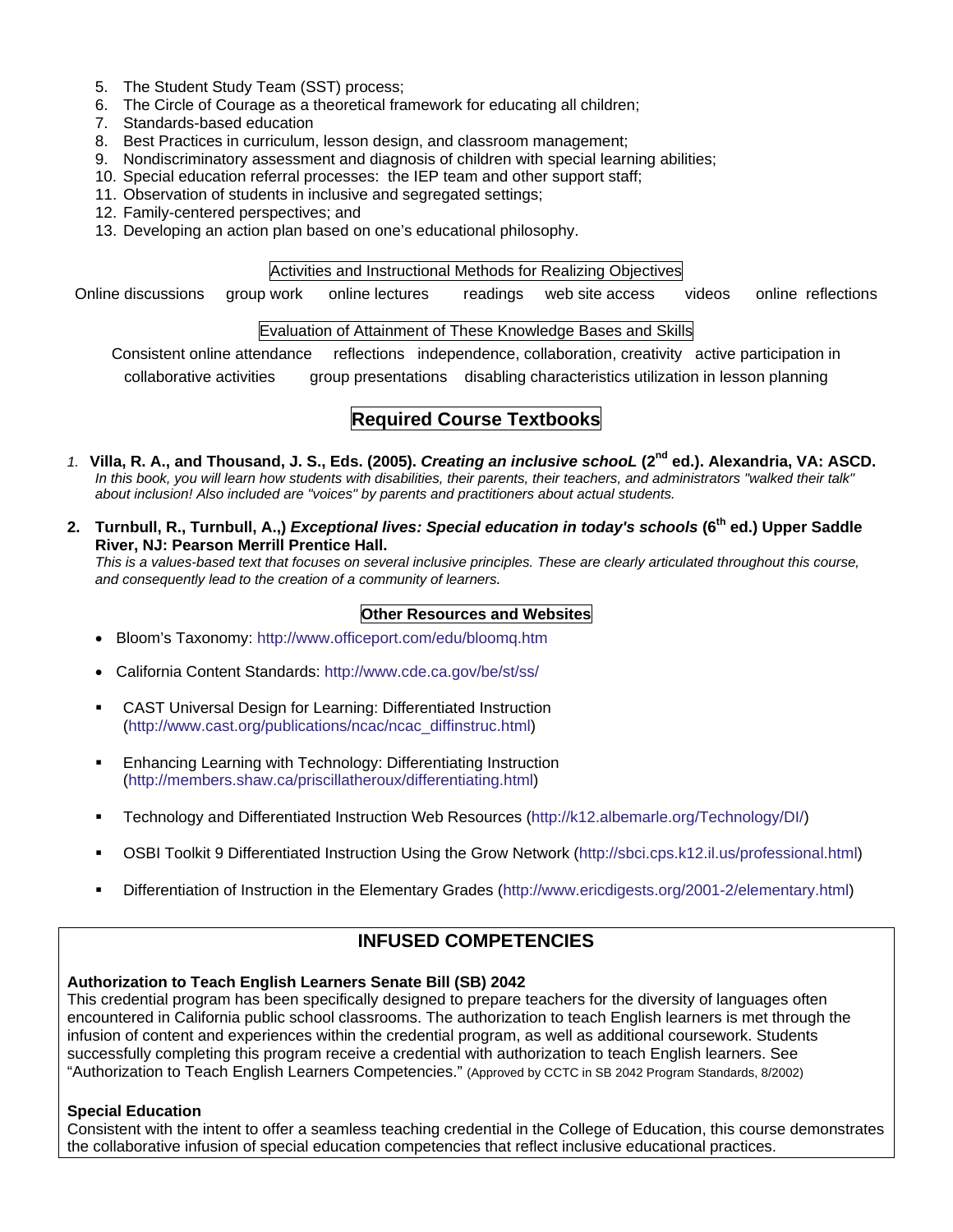#### **Accommodation for Disabilities**

Students requiring reasonable accommodations will receive services and need to contact Disable Student Services (DSS) in order to make the necessary arrangements. This office is located in Craven Hall, Room 5025a, and can be reached by phone at 760) 750-4905 or 7600 750-4909 for TDD users.

#### **Technology**

This course infuses specific technology competencies required to prepare our candidates to use technologies, emphasizing their use in both teaching practice and student learning. Candidates are expected to use technology as part of their professional practice, as well as to research the topics discussed in this course.

#### **College of Education Attendance Policy**

 instructor as soon as possible. *(Adopted by the COE Governance Community, December, 1997).*  Due to the dynamic and interactive nature of courses in the College of Education, all students are expected to attend all classes and participate actively. At a minimum, students must attend more than 80% of class time, or s/he may not receive a passing grade for the course at the discretion of the instructor. Individual instructors may adopt more stringent attendance requirements. Should the student have extenuating circumstances, s/he should contact the

#### **University-Wide Writing Requirement**

CSUSM requires that all students meet the writing criteria of a minimum of 2500 words per course. EDMX 512 in-class reflections, WebCT submissions, TaskStream postings, as well as the following assignments shall serve to meet this important writing requirement: Personal Philosophy paper, Understanding by Design (Backward Design) Unit project, SST expert reports, FCP teaching tips, and the Disabling Characteristics Matrix. All assignments may be found in this syllabus with performance scoring rubrics.

#### **CSUSM Academic Honesty Policy**

"Students will be expected to adhere to standards of academic honesty and integrity, as outlined in the Student Academic Honesty Policy. All written work and oral presentation assignments must be original work. All ideas/materials that are borrowed from other sources must have appropriate references to the original sources. Any quoted material should give credit to the source and be punctuated with quotation marks.

Students are responsible for honest completion of their work including examinations. There will be no tolerance for infractions. If you believe there has been an infraction by someone in the class, please bring it to the instructor's attention. The instructor reserves the right to discipline any student for academic dishonesty in accordance with the general rules and regulations of the university. Disciplinary action may include the lowering of grades and/or the assignment of a failing grade for an exam, assignment, or the class as a whole."

Incidents of Academic Dishonesty will be reported to the Dean of Students. Sanctions at the University level may include suspension or expulsion from the University.

#### **Plagiarism:**

As a practicing educator, it is expected that each student will do his/her own work, and contribute equally to group projects and processes. Plagiarism or cheating is unacceptable under any circumstances. If you are in doubt about whether your work is paraphrased correctly or plagiarized see the Plagiarism Prevention for Students website http://library.csusm.edu/plagiarism/index.html. If there are questions about academic honesty, please consult the University catalog under Plagiarism policies, which include expulsion.

## **Course Requirements & Grading Policy**

- **1.** The COE attendance policy states that "students must attend all class sessions". As you set your schedule for time you will devote to your online class, it is advisable to choose one consistent time to "attend" class. This course is **'asynchronous.'** You are learning on your own time, yet have obligations to the course timeline and to other students within the class." Please call or email the instructor when you are unable to attend class or when you will be late"—*for online class, this applies to your small group meetings with colleagues.* It is the policy of the CSUSM College of Education that any student who misses 20% or more of class time or class sessions may not receive a passing grade for a course. All online time is recorded, including articles and assignments read, conversations and discussion time.
- **2. Always use "Person-First" language** in *all written and oral assignments and class discussions*. For example, say, "Student with Autism" rather than "Autistic student." Say, "Juan who lives with cerebral palsy" rather than "My CP student." – Etc. Refer to this commentary for further details: http://www.kidstogether.org/pep-1st02.htm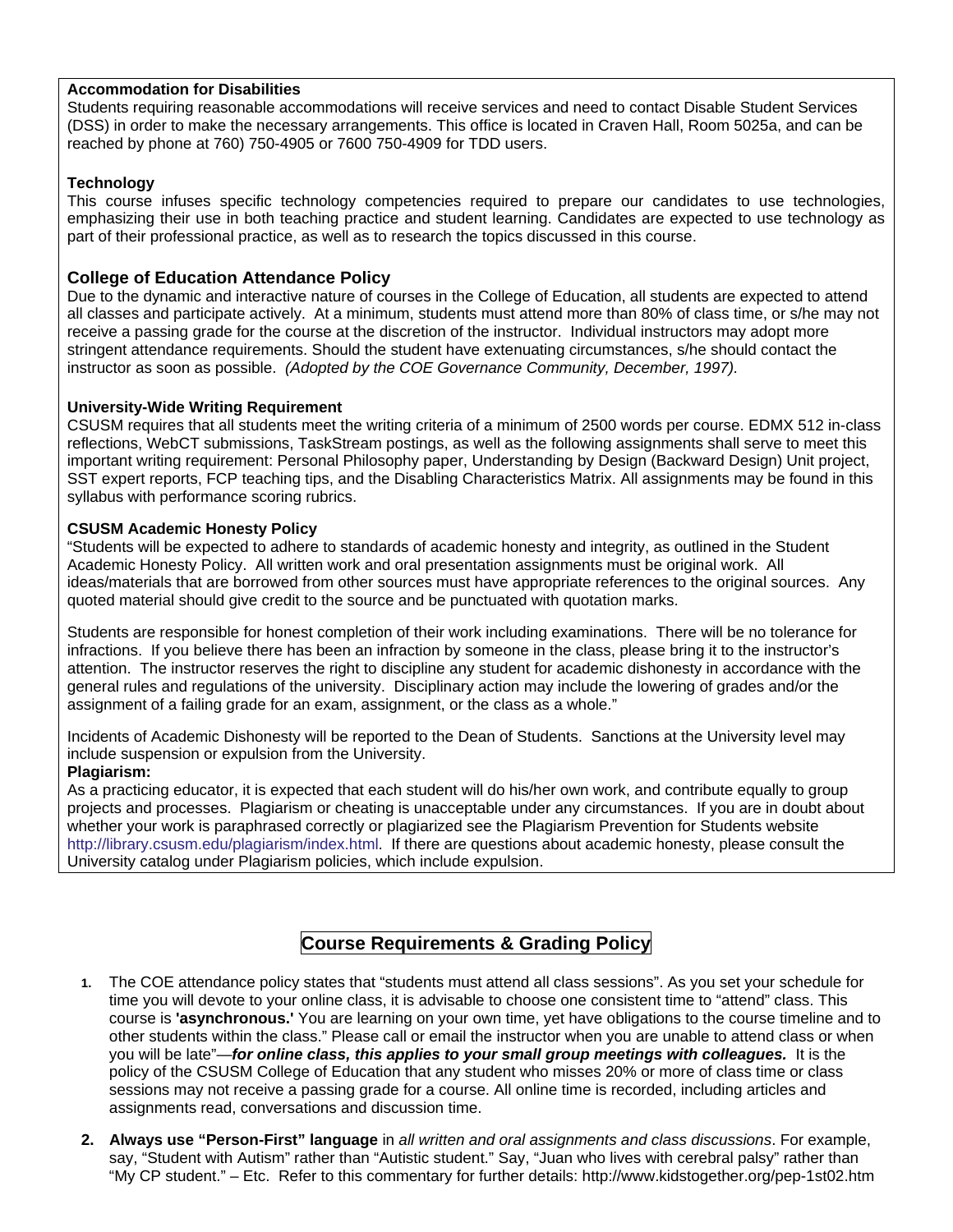- **3. Word-process all written documents. Save/Keep a copy of all work**. You need these copies for your records and future use as potential professional portfolio entries.
- **4.** Complete/submit assignments on due dates for full credit—but **late is better than not at all**
- **5.** Readings and homework assignments are listed on the dates on which they are due. .
	- a. If you have extraordinary circumstances that impact completion of your assignments, advise the instructor in advance.
	- b. Any time that you have questions or concerns, please contact the instructor immediately, via course mail AND outside email.
	- c. Assignment due dates are *real*.
		- i. Late assignments will not receive full credit.
		- ii. Unless *prior* instructor approval is secured, assignments will not be accepted three days after the due date.
- **6.** It is expected that students will **proofread and edit their assignments** prior to submission.
	- a.Students will ensure that the text is error-free (grammar, spelling), and ideas are logically and concisely presented.
	- b.The assignment grade will be negatively affected as a result of this oversight.
- **7.** Scoring will also include a component of "professional dispositions and demeanor." Students will conduct themselves at all times in ways that are generally expected of those who are in or entering the education field and the teaching profession. This includes but is not limited to:
	- On-time arrival and full attendance to all class sessions; (cyberspace meetings)
	- Advance preparation of readings;
	- Timely submission of assignments;
	- Demonstration of respectful, positive interpersonal communication and participation with classmates, instructors, and school personnel in all settings (e.g., whole group, small group, in/outside of class);
	- Carefully considered, culturally aware approaches to solution-finding.

**8.** Select a class "buddy" to ensure you receive information/support if you have trouble. Note their contact info here:

| <b>Bug</b>                             |                     |
|----------------------------------------|---------------------|
| $\overline{ }$<br><br>د حدد<br>--<br>- | $T_{\alpha}$<br>un. |
| Λ<br>_                                 |                     |

#### **Grade Point Values**

|    | (95-100 points)  | А- | (90-94 points)   |
|----|------------------|----|------------------|
| B+ | $(86-89$ points) |    | $(83-85$ points) |
| в- | $(80-82$ points) | C+ | (79-80 points)   |

- A (Excellent): Performance at the highest level, showing sustained excellence in meeting all course objectives and requirements and exhibiting an unusual degree of intellectual initiative.
- B (Good): Performance at a high level, showing consistent and effective achievement in meeting course objectives and requirements.

C+ (Satisfactory): Performance at an adequate level, meeting basic objectives and requirements of the course.

#### *NOTE: The minimum acceptable grade for a course in the professional education sequence is "C+." A "B" average must be maintained. (CSUSM General Catalog)*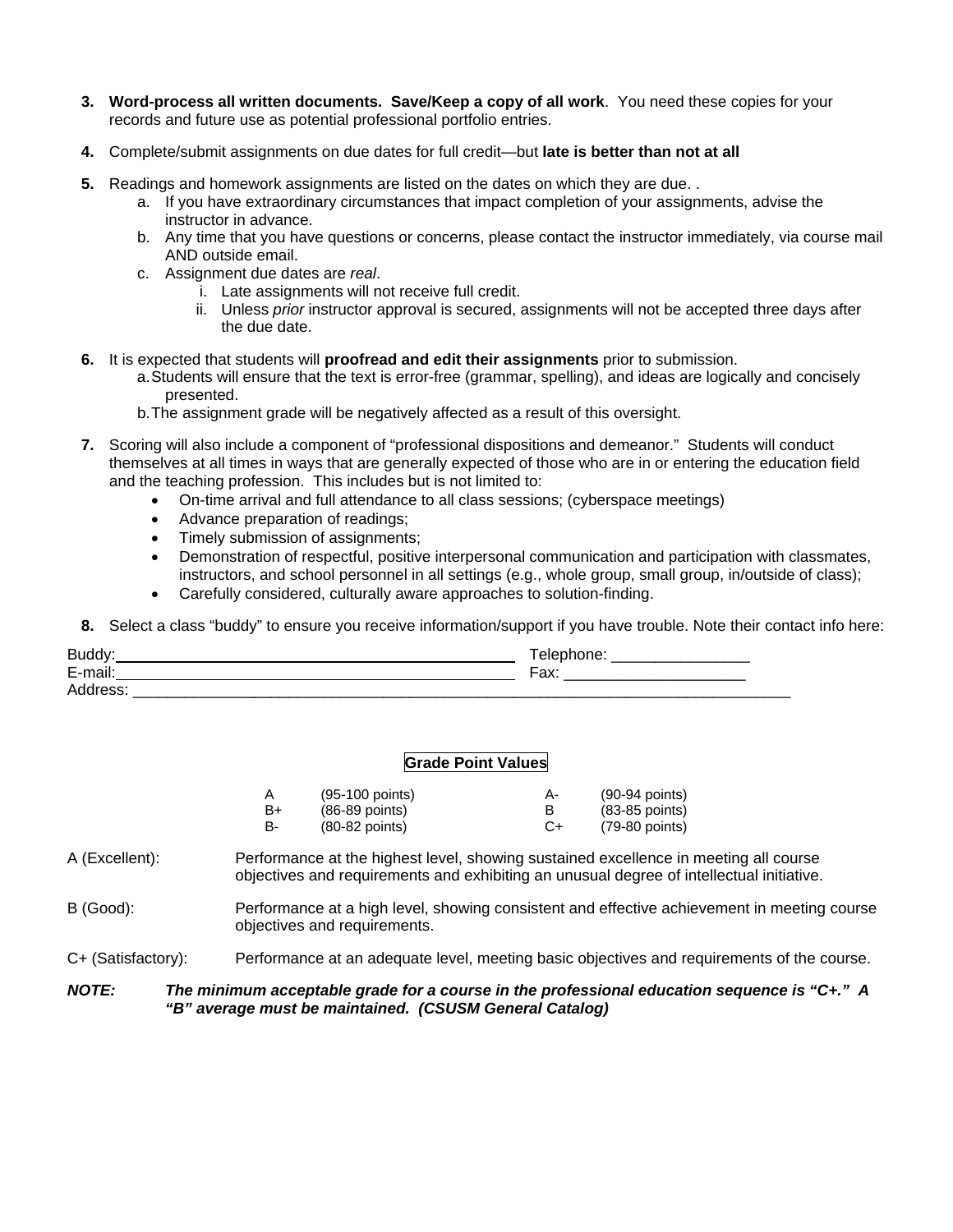## **Course Assignments**

### **Note: Assignment details are available in the Study Guides in the online WebCT class.**   *Assignments are NOT in listed in chronological order here.*

| <b>Assignment</b>                         | <b>Point Value</b> |
|-------------------------------------------|--------------------|
| <b>Student Study Team Group</b>           | 10                 |
| Presentation                              |                    |
| Philosophy of Education Action Plan       | 10                 |
| <b>Disability Matrix</b>                  | 15                 |
| <b>Family-Centered Perspectives Group</b> | 10                 |
| Presentation                              |                    |
| <b>Observation Activity and Report</b>    | 15                 |
| Attendance/Participation/ Online time     | 15                 |
| with colleagues                           |                    |
| Study Guide Assignments &                 | 25 combined        |
| <b>Discussion Board Contributions</b>     |                    |
| Total                                     | 100 points         |

*See last page of syllabus for class and assignment schedule* 

## **Performance Rubric for Assignments**

**5--**Response is made to all elements of Assignment. Evidence of thorough comprehension of literature; there is application of a variety of sources, including personal experiences; noteworthy

**4--**Response is made to most elements of Assignment. Evidence of general comprehension of literature and active application of sources. Personal experiences are referenced.

**3--**Response is made to some elements of Assignment. Evidence of limited comprehension of literature and application of sources. Personal experiences may or may not be referenced.

**2--**Response to elements of Assignment is cursory. Comprehension of literature appears vague, limited application of sources may only center on personal experiences. Part of the response may be incorrect.

**1--**Response to elements of Assignment is incomplete as well as comprehension. Many parts of the response may be incorrect. Minimal effort/on time or late; sketchy

**0--**No credit for work not done/not attempted

Person-first language must be used throughout all written assignments. For more specific details about this convention, refer to IDEA: http://wrightslaw.com/ or http://www.ncset.org/publications/related/ideatransition.asp

## **EDUC 501 Course Study Guides**

 **for every week of the 15 week term. In summer term the course is condensed to 8 weeks, resulting in 2 assignments per week In both cases, students are encouraged to work ahead and maintain a close check on The Study Guides (SG) are the core of the course progression and contain at least one assignment per week deadlines and assignments.** Frequently, there will be a long-term assignment ongoing occurring concurrently with a short term discussion assignment. Close attention must be paid to the course schedule in order to ensure success.

The study guides are intended to accomplish two major instructional outcomes: The first is to ensure that active learning takes place—even online. The literature and research on cognitive development is clear about the need for actively engaging the cognitive processes. The second is to "model" or demonstrate several *types* of study guides, each designed to actually *accommodate* a specific learning need. For some Study Guides, we have provided choices (another "best practice" which current educational research indicates is related to increased achievement) for modes of task completion.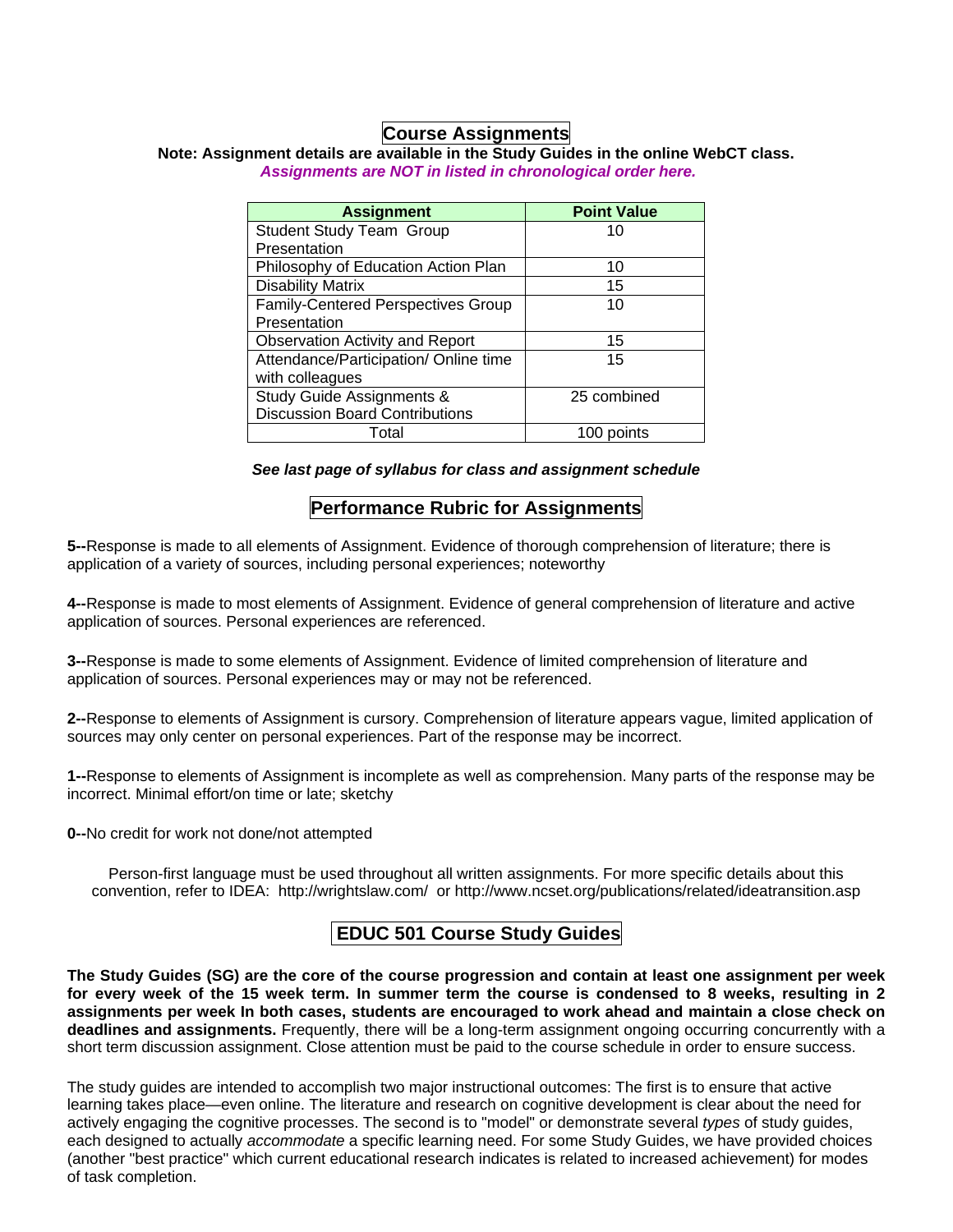*Time Management* is the key to your success in this course! Participation in this online course is critical to your success. A typical 3-credit graduate class meets for 3 hours for each of its 15 class sessions to guarantee you 45 hours of instructor—student contact time. For each one hour of class, students are expected to spend a minimum of 2 additional hours, or a total of at least 90 hours, preparing and studying. The grand total is 135 hours (45+90 = 135). Students will need to distribute 135 hours of learning time thoughtfully and carefully to complete the work.

The "Tentative Course Schedule" provided below demonstrates the 'reasonability' of completing course assignments within the course time frame. Remember, as stated this course is **'asynchronous'**, that is, class does not meet online at a certain time, as a rule. You are learning on your own time, yet there are time limitations within a university semester structure, and you will set up specific appointments with classmates to complete group work online together.

Through the online analog, your instructors are able to track dates and times of your course attendance, and the course pages visited. Instructors will use this data to assist in evaluating your course participation. Remember again that one of the keys to success in 'distance learning' is time management. If there are any conflicts, notify the instructor immediately.

#### **Instructor Response Time**

Generally, your instructor(s) will provide you with answers to questions submitted via the Course Mail and/or Discussion Board tools on a *weekly* basis. Though instructors are frequently online more often than this, please keep in mind that instructors do not approach this class on an all-day-every-day basis. We encourage and watch for evidence that students demonstrate a consistent approach to the class, utilizing collaborative, positive, professional inquiry and problem-solving approaches. The Study Guides are specifically designed to foster collaboration and to encourage students to help other students on the Main Discussion Board. ALL written entries by students are visible to the instructor.

### **Unique Course Requirements: Values Base**

We believe each person is "exceptional" and important to the world. Each person has different physical attributes, learning styles, emotional needs, and cognitive expression. Each person has the right to be respected regardless of those differences. Some differences may be substantial, and require that professional educators, in **partnership** with parents and other specialists intentionally design accommodations and adaptations to the general education curriculum and instruction.

Remember: This course is designed with YOU, a prospective or current teacher, as the focus. You are the *sine qua non* of successful educational programs for students with exceptional needs. Although this is an "overview of special learning needs" rather than an in-depth skills acquisition course, the intent is to empower you to acquire a better understanding of yourself and your relationships with people who have diverse and often challenging needs.

**Great Expectations:** Students have many capabilities that have not been tapped and we can develop new visions of what is possible.

**Positive Contributions**: Individuals with disabilities contribute positively to their families, schools, friends, and communities.

**Inherent Strengths**: Educational programs need to identify, highlight, and build upon students' strengths.

**Choices**: Promoting self-determination and self-advocacy, educators can support students and families to direct their own lives.

**Relationships**: Connections--with each other, educators, and friends in the community--are crucial to a high quality of life.

**Full Citizenship**: Less able does not EVER mean less worthy.

What is the "Big Picture" for this class? Whether you are a parent of a child with disabilities, a sibling, teacher, or friend, we believe that the highest distinction you can make is when you are able to apply the key concepts, constructs, and principles of this course so as to recognize and respond to *all* students effectively and inclusively.